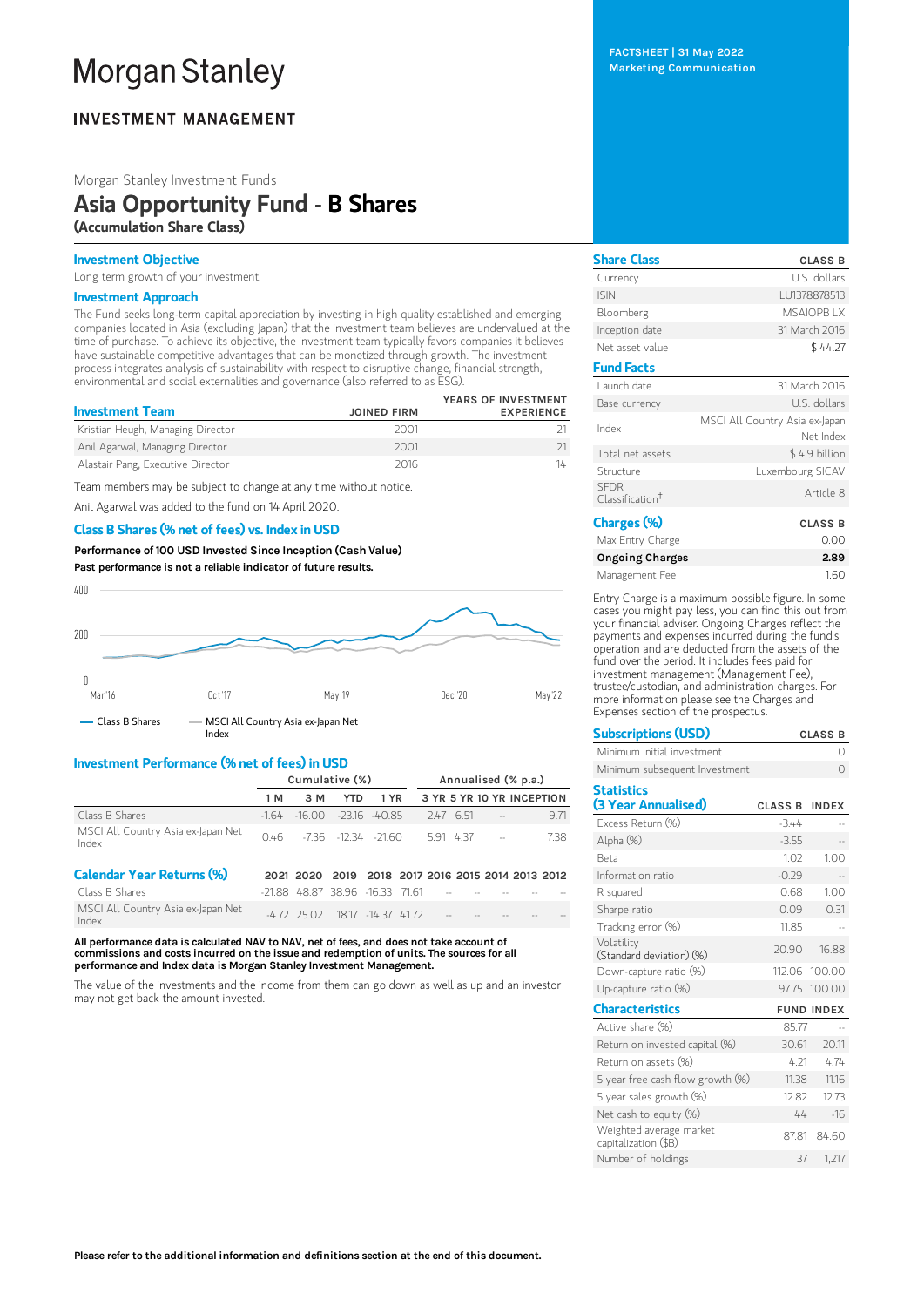## Top Countries (% of Total Net Assets)<sup>1</sup> FUND INDEX

|  | China                | 47.67 | 35.01 |
|--|----------------------|-------|-------|
|  | India                | 22.41 | 14.57 |
|  | Taiwan               | 7.35  | 18.19 |
|  | South Korea          | 7.29  | 14.48 |
|  | Singapore            | 3.87  | 3.46  |
|  | <b>United States</b> | 3.59  |       |
|  | Hong Kong            | 3.14  | 7.41  |
|  | Indonesia            | 0.99  | 2.11  |
|  | Cash                 | 3.78  |       |

As of 31 May 2022, the Fund does not have direct exposure to and does not hold companies listed or domiciled in Russia, Ukraine or Belarus.

| Sector Allocation (% of Total Net Assets) <sup>1,2</sup> | <b>FUND</b>               | <b>INDEX</b> |       |
|----------------------------------------------------------|---------------------------|--------------|-------|
|                                                          | Financials                |              | 20.43 |
|                                                          | Consumer<br>Discretionary | 23.01        | 13.89 |
|                                                          | Communication<br>Services | 14.49        | 9.98  |
| Consumer Staples                                         |                           | 13.26        | 5.09  |
|                                                          | Information<br>Technology | 6.79         | 24.00 |
|                                                          | Real Estate               | 5.72         | 4.02  |
|                                                          | Materials                 | 2.90         | 5.45  |
|                                                          | Industrials               | 2.17         | 6.72  |
|                                                          | Other                     | 0.03         |       |
|                                                          | Cash                      | 3.78         |       |

| Top Holdings (% of Total Net Assets) <sup>3</sup> | <b>FUND</b> | <b>INDEX</b> |
|---------------------------------------------------|-------------|--------------|
| HDFC Bank I td                                    | 9.12        |              |
| ICICI Bank I td                                   | 7.05        | 0.82         |
| Meituan                                           | 6.52        | 1.61         |
| Naver Corp                                        | 4.74        | 0.47         |
| Kuaishou Technology                               | 4.02        | 0.08         |
| Kweichow Moutai Co. Ltd.                          | 3.94        | 0.34         |
| Trip.com Group Ltd                                | 3.93        | 0.19         |
| <b>KE</b> Holdings Inc                            | 3.89        | 0.08         |
| Taiwan Semiconductor Mfg Co. Ltd                  | 3.68        | 7.84         |
| IndusInd Bank Ltd                                 | 3.63        |              |
| Total                                             | 50.02       |              |

<sup>†</sup> This Fund is classified as an Article 8 product under the Sustainable Finance Disclosure Regulation. Article 8 products are those which promote environmental or social characteristics and which integrate sustainability into the investment process in a binding manner. Before making any decision to invest in the fund mentioned herein, please refer to all the characteristics and objectives of the Fund noted in the current Prospectus and KIID at morganstanleyinvestmentfunds.com.

<sup>1</sup>May not sum to 100% due to the exclusion of other assets and liabilities. <sup>2</sup> For additional information regarding sector classification/definitions please visit www.msci.com/gics and the glossary at www.morganstanley.com/im. <sup>3</sup> These securities and percentage allocations are only for illustrative purposes and do not constitute, and should not be construed as, investment advice or recommendations with respect to the securities or investments mentioned.

#### Please refer to the Prospectus for full risk disclosures, available at v.morganstanleyinvestmentfunds.com. All data as of 31.05.2022 and subject to change daily.

This is a marketing communication. Applications for shares in the Fund should not be made without first consulting the current Prospectus and the Key Investor Information Document ("KIID"), which are available in English and in the official language of your local jurisdiction at [morganstanleyinvestmentfunds.com](https://www.morganstanley.com/im/msinvf/index.html) or free of charge from the Registered Office of Morgan Stanley Investment Funds, European Bank and Business Centre, 6B route de Trèves, L-2633 Senningerberg, R.C.S. Luxemburg B 29 192. A summary of investor rights is available in English at the same website. If the management company of the relevant Fund decides to terminate its arrangement for marketing that Fund in any EEA country where it is registered for sale, it will do so in accordance with the relevant UCITS rules.

#### Share Class B Risk and Reward Profile

| Lower Risk |                                  |  |  | Higher Risk                       |  |
|------------|----------------------------------|--|--|-----------------------------------|--|
|            |                                  |  |  |                                   |  |
|            | <b>Potentially Lower Rewards</b> |  |  | <b>Potentially Higher Rewards</b> |  |

The risk and reward category shown is based on historic data.

- Historic figures are only a guide and may not be a reliable indicator of what may happen in the future.
- As such this category may change in the future.
- The higher the category, the greater the potential reward, but also the greater the risk of losing the investment. Category 1 does not indicate a risk free investment.
- The fund is in this category because it invests in company shares and the fund's simulated and/or realised return has experienced high rises and falls historically.
- The fund may be impacted by movements in the exchange rates between the fund's currency and the currencies of the fund's investments.

This rating does not take into account other risk factors which should be considered before investing, these include:

- The fund relies on other parties to fulfill certain services, investments or transactions. If these parties become insolvent, it may expose the fund to financial loss.
- Sustainability factors can pose risks to investments, for example: impact asset values, increased operational costs.
- There may be an insufficient number of buyers or sellers which may affect the funds ability to buy or sell securities.
- Investments in China involves a risk of a total loss due to factors such as government action or inaction, market volatility and reliance on primary trading partners.
- Investment in China A-Shares via Shanghai-Hong Kong and Shenzhen-Hong Kong Stock Connect programs may also entail additional risks, such as risks linked to the ownership of shares.
- There are increased risks of investing in emerging markets as political, legal and operational systems may be less developed than in developed markets.
- Past performance is not a reliable indicator of future results. Returns may increase or decrease as a result of currency fluctuations. The value of investments and the income from them can go down as well as up and
- investors may lose all or a substantial portion of his or her investment. The value of the investments and the income from them will vary and there
- can be no assurance that the Fund will achieve its investment objectives. Investments may be in a variety of currencies and therefore changes in rates of exchange between currencies may cause the value of investments to decrease or increase. Furthermore, the value of investments may be adversely affected by fluctuations in exchange rates between the investor's reference currency and the base currency of the investments.

#### Additional B Share Classes

|          | <b>CURRENCY</b> | LAUNCH     | ISIN         | <b>BLOOMBERG</b> |
|----------|-----------------|------------|--------------|------------------|
| BH (EUR) | FUR             | 31 03 2016 | 111378879164 | MSAIRHE I X      |

### **DEFINITIONS**

5 year free cash flow growth is the compound annual growth rate of Free Cash Flow over a 5-year period. It is calculated by [Free Cash Flow(0) / Free<br>Cash Flow(-5)] <sup>1/5</sup> – 1. **5 year saIes growth** is the compound annual growth\_ rate of Sales over the last 5 years. It is calculated by [Sales (0) / Sales (-5)]<br>– 1. **Active Share** is a measure of the percentage of stock holdings in a managers portfolio that differ from the benchmark index (based on holdings and weight of holdings). Active Share scores range from 0%-100%. A score of 100% means you are completely different from the benchmark. Active Share calculation may consolidate holdings with the same economic exposure. Alpha (Jensen's) is a risk-adjusted performance 1/5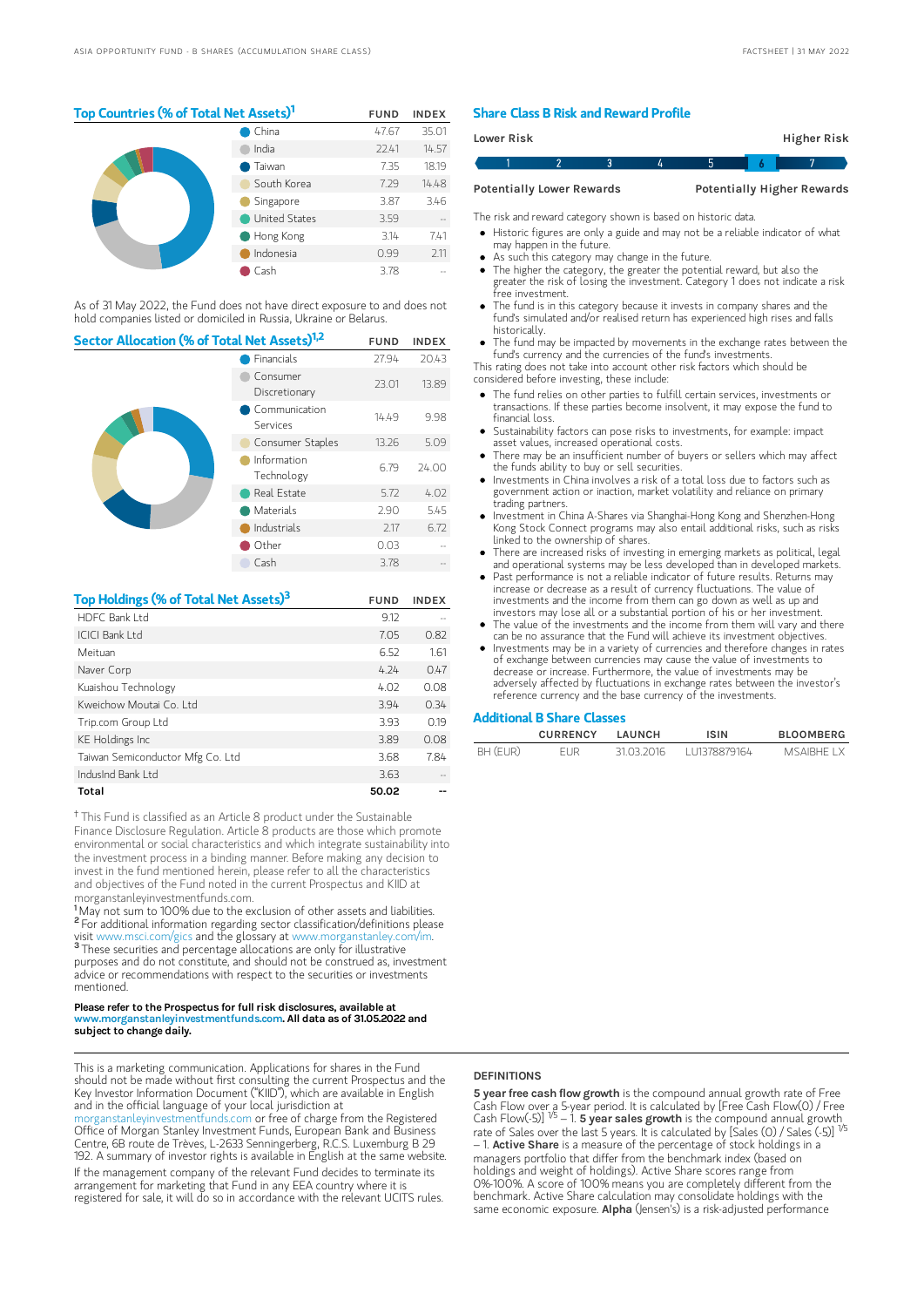measure that represents the average return on a portfolio or investment above or below that predicted by the capital asset pricing model (CAPM) given the portfolio's or investment's beta and the average market return. Prior to 6/30/2018 Alpha was calculated as the excess return of the fund versus benchmark. Beta is a measure of the relative volatility of a fund to the market's upward or downward movements. A beta greater than 1.0 identifies an issue or fund that will move more than the market, while a beta less than 1.0 identifies an issue or fund that will move less than the market. The Beta of the Market is always equal to 1. **Bloomberg** stands for 'Bloomberg Global Identifier (BBGID)'. This is a unique 12 digit alphanumerical code designed to enable the identification of securities, such as the Morgan Stanley Investment Funds sub-funds at share class level, on a Bloomberg Terminal. The Bloomberg Terminal, a system provided by Bloomberg L.P., enables analysts to access and analyse real-time financial market data. Each Bloomberg code starts with the same BBG prefix, followed by nine further characters that we list here in this guide for each share class of each fund. Excess Return or value added (positive or negative) is the portfolio's return relative to the return of the benchmark. Information ratio is the portfolio's alpha or excess return per unit of risk, as measured by tracking error, versus the portfolio's benchmark. ISIN is the international securities identification number (ISIN), a 12 digit code consisting of numbers and letters that distinctly identifies securities. NAV is the Net Asset Value per share of the Fund (NAV), which represents the value of the assets of a fund less its liabilities. Net cash to equity is the ratio of a company's cash on hand against the total net worth of the company. It is calculated by [(Total Cash and cash equivalents – Total Liabilities) / Shareholder's Equity]. Number of holdings provided are a typical range, not a maximum number. The portfolio may exceed this from time to time due to market conditions and outstanding trades. **R squared** measures how well an investment's returns correlate to an index. An R squared of 1.00 means the portfolio performance is 100% correlated to the index's, whereas a low rsquared means that the portfolio performance is less correlated to the index's. Return on assets (ROA) is a measure of a company's profitability, equal to a fiscal year's earnings divided by its total assets, expressed as a percentage. Return on invested capital (ROIC) represents the performance ratio measuring a company's percentage return on its invested capital. Income statement items as of latest reported fiscal period, and Balance Sheet items from one period earlier. ROIC is calculated by dividing Net Income by (Property, Plant & Equipment + Working Capital + Short Term Debt - Cash & Equivalents). ROIC has a cap of 200% and a floor of 0%, ex Financials and Real Estate Sectors. Sharpe ratio is a risk-adjusted measure calculated as the ratio of excess return to standard deviation. The Sharpe ratio determines reward per unit of risk. The higher the Sharpe ratio, the better the historical risk-adjusted performance. Tracking error is the standard deviation of the difference between the returns of an investment and its benchmark. Upside/downside market capture measures annualized performance in up/down markets relative to the market benchmark. Volatility (Standard deviation) measures how widely individual performance returns, within a performance series, are dispersed from the average or mean value. Weighted average market capitalization is an average of the market capitalization of stocks comprising a portfolio or index, adjusted by each stock's weight in the portfolio or index.

#### INDEX INFORMATION

The MSCI All Country Asia Ex-Japan Index is a free float-adjusted market capitalization weighted index that is designed to measure the equity market performance of Asia, excluding Japan. The performance of the Index is listed in U.S. dollars and assumes reinvestment of net dividends. The index is unmanaged and does not include any expenses, fees or sales charges. It is not possible to directly invest in an index.

#### **DISTRIBUTION**

This communication is only intended for and will only be distributed to persons resident in jurisdictions where such distribution or availability would not be contrary to local laws or regulations. In particular, the Shares are not for distribution to US persons.

Ireland: MSIM Fund Management (Ireland) Limited. Registered Office: The Observatory, 7-11 Sir John Rogerson's Quay, Dublin 2, D02 VC42, Ireland. Registered in Ireland as a private company limited by shares under company number 616661. MSIM Fund Management (Ireland) Limited is regulated by the Central Bank of Ireland. United Kingdom: Morgan Stanley Investment Management Limited is authorised and regulated by the Financial Conduct Authority. Registered in England. Registered No. 1981121. Registered Office: 25 Cabot Square, Canary Wharf, London E14 4QA, authorised and regulated by the Financial Conduct Authority. **Dubai:** Morgan Stanley Investment Management Limited (Representative Office, Unit Precinct 3-7th Floor-Unit 701 and 702, Level 7, Gate Precinct Building 3, Dubai International Financial Centre, Dubai, 506501, United Arab Emirates. Telephone: +97 (0)14 709 7158). Italy: MSIM Fund Management (Ireland)Limited, Milan Branch (Sede Secondaria di Milano) is a branch of MSIM Fund Management (Ireland) Limited, a company registered in Ireland,

regulated by the Central Bank of Ireland and whose registered office is at The Observatory, 7-11 Sir John Rogerson's Quay, Dublin 2, D02 VC42, Ireland. MSIM Fund Management (Ireland) Limited Milan Branch (Sede Secondaria di Milano) with seat in Palazzo Serbelloni Corso Venezia, 16 20121 Milano, Italy, is registered in Italy with company number and VAT number 11488280964. The Netherlands: MSIM Fund Management (Ireland) Limited, Rembrandt Tower, 11th Floor Amstelplein 1 1096HA, Netherlands. Telephone: 31 2-0462-1300. Morgan Stanley Investment Management is a branch office of MSIM Fund Management (Ireland) Limited. MSIM Fund Management (Ireland) Limited is regulated by the Central Bank of Ireland. France: MSIM Fund Management (Ireland) Limited, Paris Branch is a branch of MSIM Fund Management (Ireland) Limited, a company registered in Ireland, regulated by the Central Bank of Ireland and whose registered office is at The Observatory, 7-11 Sir John Rogerson's Quay, Dublin 2, DO2 VC42 Ireland. MSIM Fund Management (Ireland) Limited Paris Branch with seat at 61 rue de Monceau 75008 Paris, France, is registered in France with company number 890 071 863 RCS. Spain: MSIM Fund Management (Ireland) Limited, Sucursal en España is a branch of MSIM Fund Management (Ireland) Limited, a company registered in Ireland, regulated by the Central Bank of Ireland and whose registered office is at The Observatory, 7-11 Sir John Rogerson's Quay, Dublin 2, D02 VC42, Ireland. MSIM Fund Management (Ireland) Limited, Sucursal en España with seat in Calle Serrano 55, 28006, Madrid, Spain, is registered in Spain with tax identification number W0058820B. Switzerland: Morgan Stanley & Co. International plc, London, Zurich Branch Authorised and regulated by the Eidgenössische Finanzmarktaufsicht ("FINMA"). Registered with the Register of Commerce Zurich CHE-115.415.770. Registered Office: Beethovenstrasse 33, 8002 Zurich, Switzerland, Telephone +41 (0) 44 588 1000. Facsimile Fax: +41(0) 44 588 1074.

Australia: This publication is disseminated in Australia by Morgan Stanley Investment Management (Australia) Pty Limited ACN: 122040037, AFSL No. 314182, which accepts responsibility for its contents. This publication, and any access to it, is intended only for "wholesale clients" within the meaning<br>of the Australian Corporations Act. **Hong Kong:** This document has been issued by Morgan Stanley Asia Limited for use in Hong Kong and shall only be made available to "professional investors" as defined under the Securities and Futures Ordinance of Hong Kong (Cap 571). The contents of this document have not been reviewed nor approved by any regulatory authority including the Securities and Futures Commission in Hong Kong. Accordingly, save where an exemption is available under the relevant law, this document shall not be issued, circulated, distributed, directed at, or made available to, the public in Hong Kong. Singapore: This publication should not be considered to be the subject of an invitation for subscription or purchase, whether directly or indirectly, to the public or any member of the public in Singapore other than (i) to an institutional investor under section 304 of the Securities and Futures Act, Chapter 289 of Singapore ("SFA"), (ii) to a "relevant person" (which includes an accredited investor) pursuant to section 305 of the SFA, and such distribution is in accordance with the conditions specified in section 305 of the SFA; or (iii) otherwise pursuant to, and in accordance with the conditions of, any other applicable provision of the SFA. In particular, for investment funds that are not authorized or recognized by the MAS, units in such funds are not allowed to be offered to the retail public; any written material issued to persons as aforementioned in connection with an offer is not a prospectus as defined in the SFA and, accordingly, statutory liability under the SFA in relation to the content of prospectuses does not apply, and investors should consider carefully whether the investment is suitable for them. This publication has not been reviewed by the Monetary Authority of Singapore.

Chile: Neither the Fund nor the interests in the Fund are registered in the Registry of Offshore Securities (el Registro de Valores Extranjeros) or subject to the supervision of the Commission for the Financial Market (la Comisión para el Mercado Financiero). This document and other offering materials relating to the offer of the interests in the Fund do not constitute a public offer of, or an invitation to subscribe for or purchase, the Fund interests in the Republic of Chile, other than to individually identified purchasers pursuant to a private offering within the meaning of Article 4 of the Chilean Securities Act (la Ley del Mercado de Valores) (an offer that is not "addressed to the public at large or to a certain sector or specific group of the public").

Peru: The interests in the Fund have not been and will not be registered in Peru under Decreto Legislativo 862: Ley de Fondos de Inversión y sus Sociedades Administradoras or under Decreto Legislativo 861: Ley del Mercado de Valores (the "Securities Market Law"), and are being offered to institutional investors only (as defined in article 8 of the Securities Market Law) pursuant to a private placement, according to article 5 of the Securities Market Law. The interests in the Fund have not been registered in the securities market public registry (Registro Público del Mercado de Valores) maintained by, and the offering of the Fund interests in Peru is not subject to the supervision of, the Superintendencia del Mercado de Valores. Any transfers of the Fund interests shall be subject to the limitations contained in the Securities Market Law and the regulations issued thereunder.